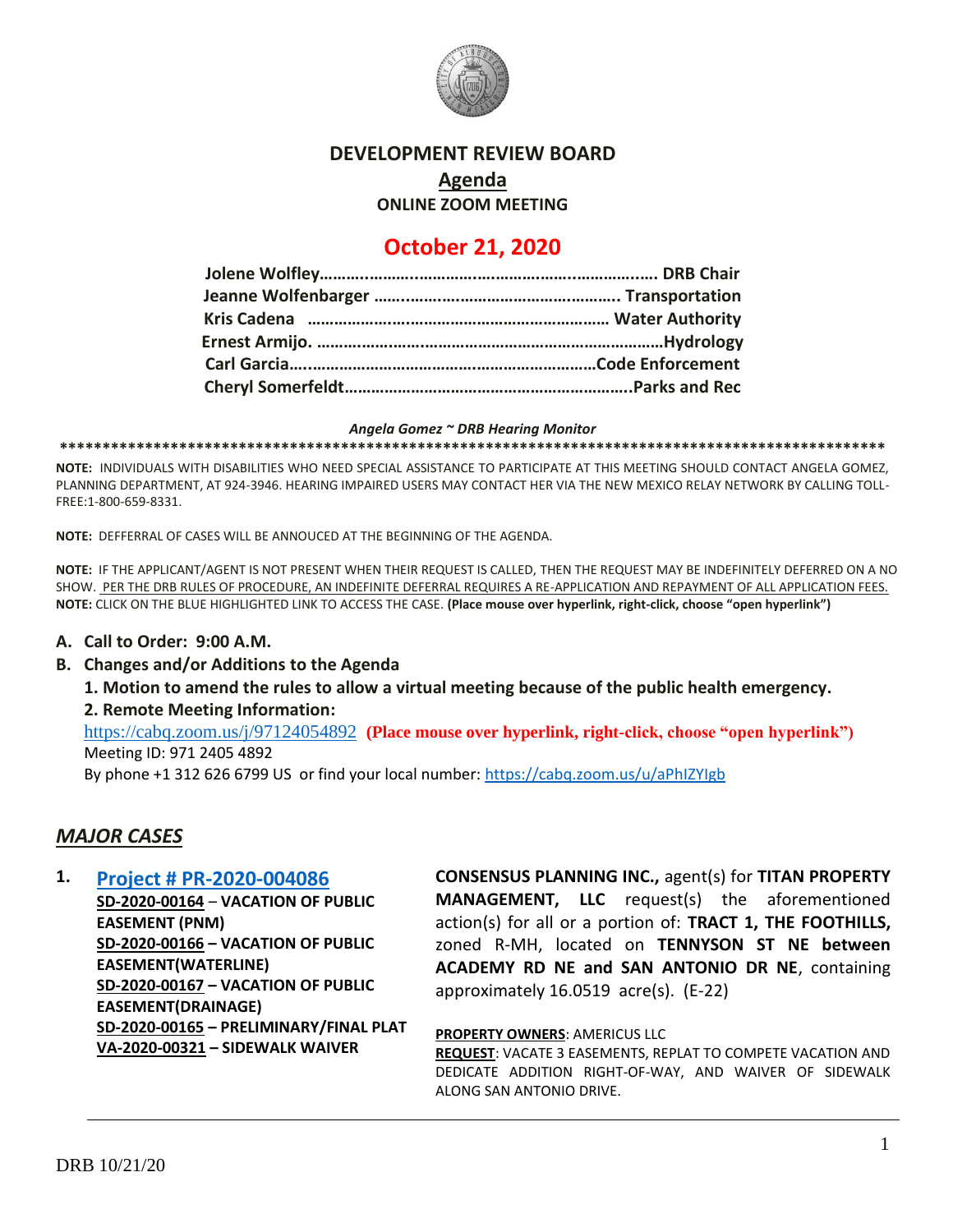**2. [Project # PR-2020-004414](http://data.cabq.gov/government/planning/DRB/PR-2020-004414/DRB%20Submittals/PR-2020-004414_Oct_07_2020/Application/) SI-2020-00917** – **SITE PLAN CONSENSUS PLANNING INC./ MICHAEL VOS** agent(s) for **CITY OF ALBUQUERQUE DEPARTMENT OF FAMILY & COMMUNITY SERVICES** request(s) the aforementioned action(s) for all or a portion of**: PAT HURLEY PARK & LOTS 216 THRU 222 & WLY PORT OF LOT 223 GLENDALE GARDENS ADDN EXCEPT LOTS 27-A & 28-A OF THE PALISADES, PAT HURLEY PARK, GLENDALE GARDENS ADDITION,** zoned NR-PO-A, located at **3828 RINCON RD NW between REGINA DRIVE and YUCCA DRIVE**, containing approximately 19.39 acre(s). (J-11)*Deferred from 10/7/20]* **PROPERTY OWNERS**: CITY OF ALBUQUERQUE **REQUEST**: SITE PLAN APPROVAL FOR A 6,955 SF EXPANSION OF THE JOAN JONES COMMUNITY CENTER WITHIN PAT HURLEY PARK

### **3. [Project # PR-2020-004133](http://data.cabq.gov/government/planning/DRB/PR-2020-004133/DRB%20Submittals/PR-2020-004133_Sept_16_2020/Application/AHA%201880%20Broadway%20Site%20Plan%20DRB%20Application.pdf) SI-2020-00809** - **SITE PLAN**

**CONSENSUS PLANNING INC.** agent(s) for **ALBUQUERQUE HOUSING AUTHORITY** request(s) the aforementioned action(s) for all or a portion of: **TRACT A, SIXBEE SUBDIVISION (EXCL PORT OUT TO R/W),** zoned R-T, located at **1880 BROADWAY PL NE between HANNETT AVE NE and McKNIGHT AVE NE**, containing approximately 3.43 acre(s). (H-14)*[Deferred from 9/16/20, 10/7/20]*

**PROPERTY OWNERS**: ALBUQUERQUE HOUSING AUTHORITY **REQUEST**: SITE PLAN - 54-UNIT TOWNHOUSE DEVELOPMENT

*\*\* AGENT REQUESTS DEFERRAL TO OCTOBER 28TH, 2020.*

### *MINOR CASES*

**4. [PR-2020-003658](http://data.cabq.gov/government/planning/DRB/PR-2020-003658/DRB%20Submittals/PR-2020-003658_Oct_7_2020/Application/) (1003859) SI-2020-01052 – FINAL SIGN-OFF EPC SITE PLAN**

**CONSENSUS PLANNING INC.** agent(s) for **GREYSTAR** request(s) the aforementioned action(s) for all or a portion of: **TRACT 4, NORTH ANDALUCIA AT LA LUZ,** zoned PD, **located at 5301 ANTEQUERA RD NW between BOSQUE SCHOOL RD and MIRANDELA ST, containing approximately** 7.7061 acre(s). (E-12)*[Deferred from 10/7/20]*

**PROPERTY OWNERS**: SILVERLEAF VENTURES LLC **REQUEST**: FINAL SITE PLAN SIGN-OFF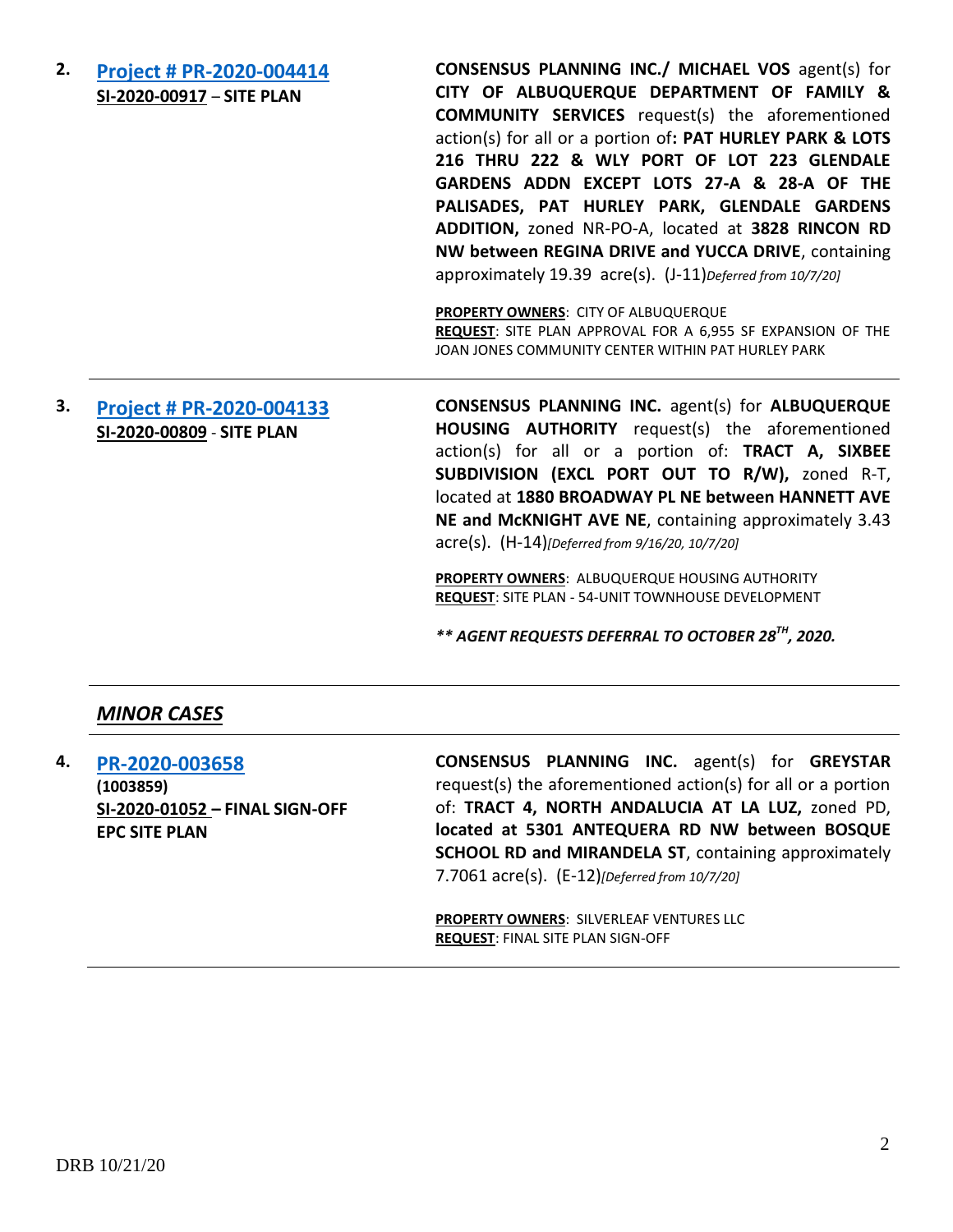**5. [Project # PR-2018-001501](http://data.cabq.gov/government/planning/DRB/PR-2018-001501/DRB%20Submittals/PR-2018-001501_(North%20Fourth%20St.%20Homesites%20Addn)_Mar_11_2020_Supp/Application/PR-2018-001501%20SUPPLEMENTAL%20SUBMITTAL.pdf) SD-2020-00077** – **PRELIMINARY/FINAL PLAT VA-2019-00290 – SIDEWALK VARIANCE**

> **VA-2019-00289 – STREET VARIANCE**  *(variances deferred from 4/29/20)*

**ISAACSON & ARFMAN, INC** agent(s) for **MONTANO FAMILY HOMES LLC** request(s) the aforementioned action(s) for all or a portion of: **TRACT 6-A-2, NORTH FOURTH ST HOMESITES ADDN,** zoned R-1C, located at **712 MONTANO RD NW between 9TH ST NW AND HARWOOD LATERAL**, containing approximately 1.7 acre(s). (F-14)*[Deferred from 5/6/20, 6/3/20, 6/24/20]*

**PROPERTY OWNERS**: MONTANO FAMILY HOMES LLC, TIM NISLY **REQUEST**: MINOR SUBDIVISION PRELIMINARY PLAT APPROVAL

*\*\* AGENT REQUESTS DEFERRAL TO OCTOBER 28TH, 2020.*

| 6. | PR-2020-004432                            | CSI - CARTESIAN SURVEYS, INC agent(s) for VP PRODUCT                |
|----|-------------------------------------------|---------------------------------------------------------------------|
|    | SD-2020-00173 - VACATION OF PUBLIC        | MANAGEMENT, IPS GROUP ASTEC INDUSTRIES, INC.                        |
|    | <b>EASEMENT-10-foot PNM and MST&amp;T</b> | request(s) the aforementioned action(s) for all or a portion        |
|    | SD-2020-00180 - VACATION OF PUBLIC        | of: TRACTS 64-A1A2 and 64-A1A3, MRGCD MAP NO 44                     |
|    | <b>EASEMENT-10-foot anchor</b>            | LOT 14 AND PORTIONS OF LOTS 15-17 BLOCK A, SOUTH                    |
|    | SD-2020-00181 - VACATION OF PUBLIC        | BROADWAY ACRES NO. 1 AND A PORTION OF VACATED                       |
|    | <b>EASEMENT 10-foot utility</b>           | WESMECO DR SE, zoned NR-LM, located at 245                          |
|    | SD-2020-00178 - VACATION OF PUBLIC        | WOODWARD between BROADWAY BLVD SE and WILLIAM                       |
|    | <b>EASEMENT 5-foot guy utility</b>        | ST SE, containing approximately 14.1484 acre(s). (M-14)             |
|    | SD-2020-00179 - VACATION OF PUBLIC        |                                                                     |
|    | <b>EASEMENT 60-foot utility</b>           | PROPERTY OWNERS: MIKE ANDERSON, ASTEC INDUSTRIES, INC.              |
|    | (Sketch Plat 9/23/20)                     | REQUEST: VACATE EXISTING PUBLIC UTILTY EASEMENTS                    |
| 7. | PR-2020-004583                            | <b>CSI</b><br><b>CARTESIAN</b><br>SURVEYS INC.<br>request(s)<br>the |
|    | SD-2020-00182-VACATION OF PRIVATE         | aforementioned action(s) for all or a portion of: LOTS 1            |
|    | <b>EASEMENT</b>                           | THRU 6 AND LOT 9, COORS PAVILLION, zoned N-RC,                      |
|    |                                           | located on COORS between ST. JOSEPH DR and MINE RD                  |
|    |                                           | NW containing approximately 12.4995 acre(s). (G-11)                 |
|    |                                           |                                                                     |
|    |                                           | PROPERTY OWNERS: VACATE PRIVATE SEWER EASEMENT AND                  |
|    |                                           | REPLACE WITH A PUBLIC SEWER EASEMENT                                |
|    |                                           | <b>REQUEST: RED SHAMROCK 4, LLC</b>                                 |
| 8. | PR-2019-003055                            | ARCH + PLAN LAND USE CONSULTANTS agent(s) for LEE &                 |
|    | SD-2020-00162 - PRELIMINARY/FINAL         | <b>MARY CARMODY</b> request(s) the aforementioned action(s)         |
|    | PLAT (deferred from 9/23 & 10/7/20)       | for all or a portion of: LOTS 8 & 9 BLOCK B, zoned MX-L,            |
|    | VA-2020-00346 - DPM WAIVER                | located at 640 BROADWAY between HAZELDINE AVE and                   |
|    | (Sketch Plat 11/13/2019)                  | IRON AVE, containing approximately 0.2491 acre(s). (K-              |
|    |                                           | 14)[Deferred from 9/23/20, 10/7/20, 10/14/20]                       |
|    |                                           |                                                                     |
|    |                                           | PROPERTY OWNERS: LEE & MARY CARMODY                                 |
|    |                                           | <b>REQUEST: LOT CONSOLIDATION - 2 LOTS INTO 1 LOT</b>               |